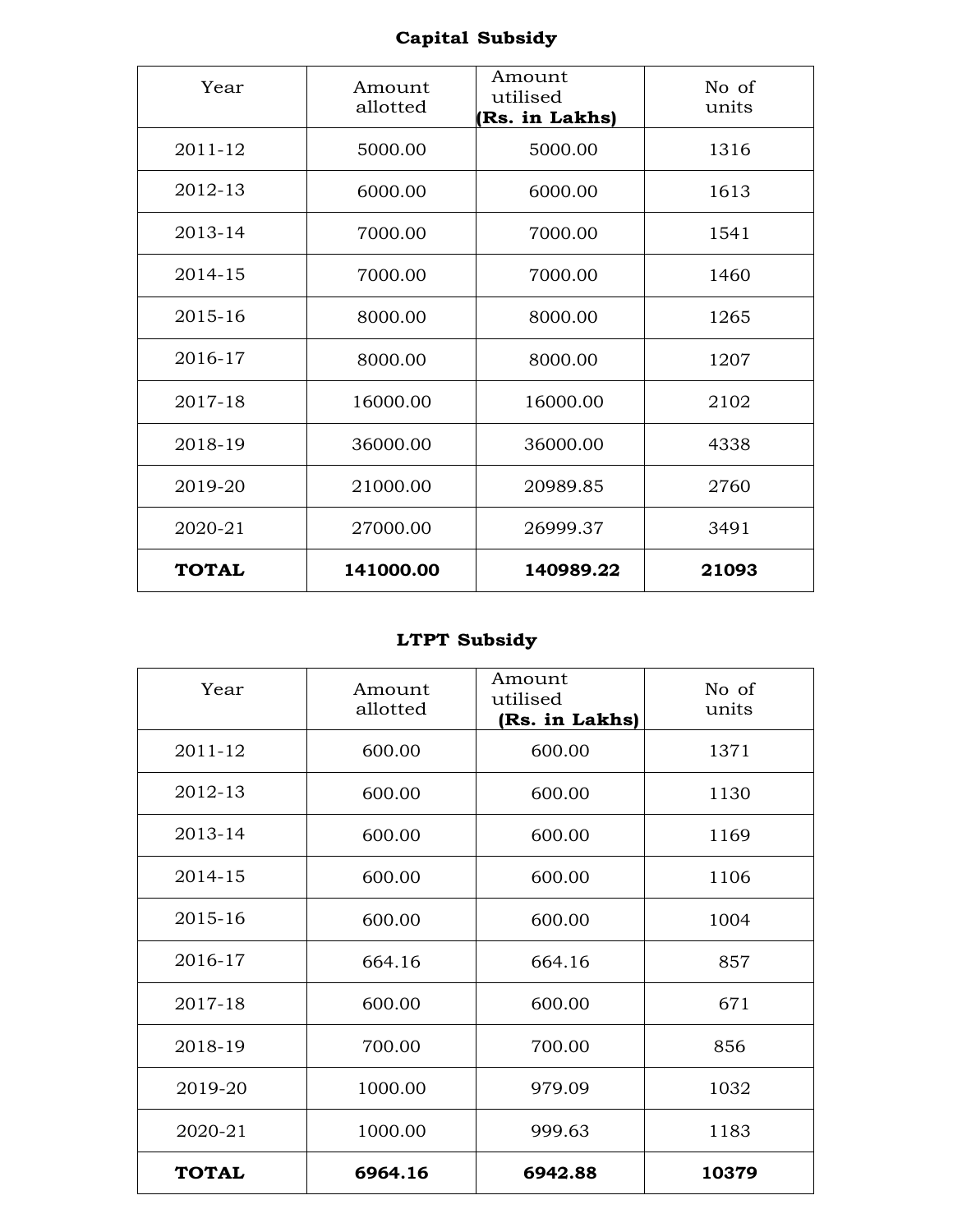#### **Generator Subsidy**

| Year         | Amount<br>allotted | Amount<br>utilised<br>(Rs. in Lakhs) | No of<br>units |
|--------------|--------------------|--------------------------------------|----------------|
| 2011-12      | 800.00             | 800.00                               | 852            |
| 2012-13      | 2348.09            | 2348.09                              | 1958           |
| 2013-14      | 800.00             | 800.00                               | 666            |
| 2014-15      | 800.00             | 800.00                               | 734            |
| 2015-16      | 4200.00            | 4200.00                              | 3625           |
| 2016-17      | 800.00             | 800.00                               | 587            |
| 2017-18      | 200.00             | 200.00                               | 161            |
| 2018-19      | 200.00             | 200.10                               | 176            |
| 2019-20      | 100.00             | 99.92                                | 111            |
| 2020-21      |                    |                                      |                |
| <b>TOTAL</b> | 10248.09           | 10248.11                             | 8870           |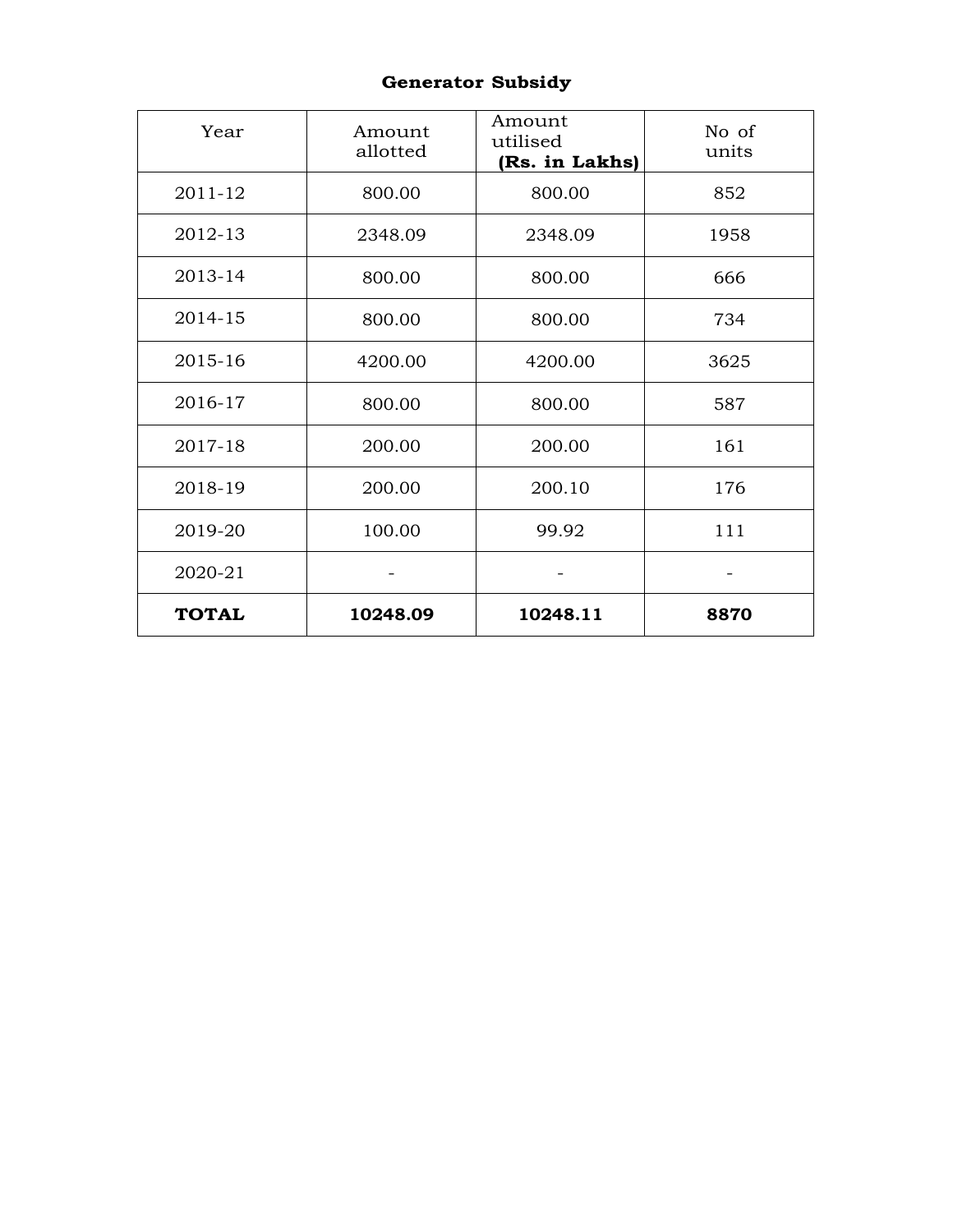| Year         | Amount<br>allotted | Amount<br>utilised<br>(Rs. in Lakhs) | No of units |
|--------------|--------------------|--------------------------------------|-------------|
| 2011-12      | 303.87             | 303.87                               | 172         |
| 2012-13      | 24.48              | 24.48                                | 89          |
| 2013-14      | 30.00              | 30.00                                | 25          |
| 2014-15      | 30.00              | 30.00                                | 60          |
| 2015-16      | 30.00              | 30.00                                | 37          |
| 2016-17      | 30.00              | 30.00                                | 43          |
| 2017-18      | 30.00              | 30.00                                | 73          |
| 2018-19      | 40.00              | 39.98                                | 113         |
| 2019-20      | 30.00              | 29.53                                | 82          |
| 2020-21      | 30.00              | 30.00                                | 130         |
| <b>TOTAL</b> | 578.35             | 577.86                               | 824         |

## **Back- ended Interest Subsidy Scheme a. Technology Upgradation/ Modernisation**